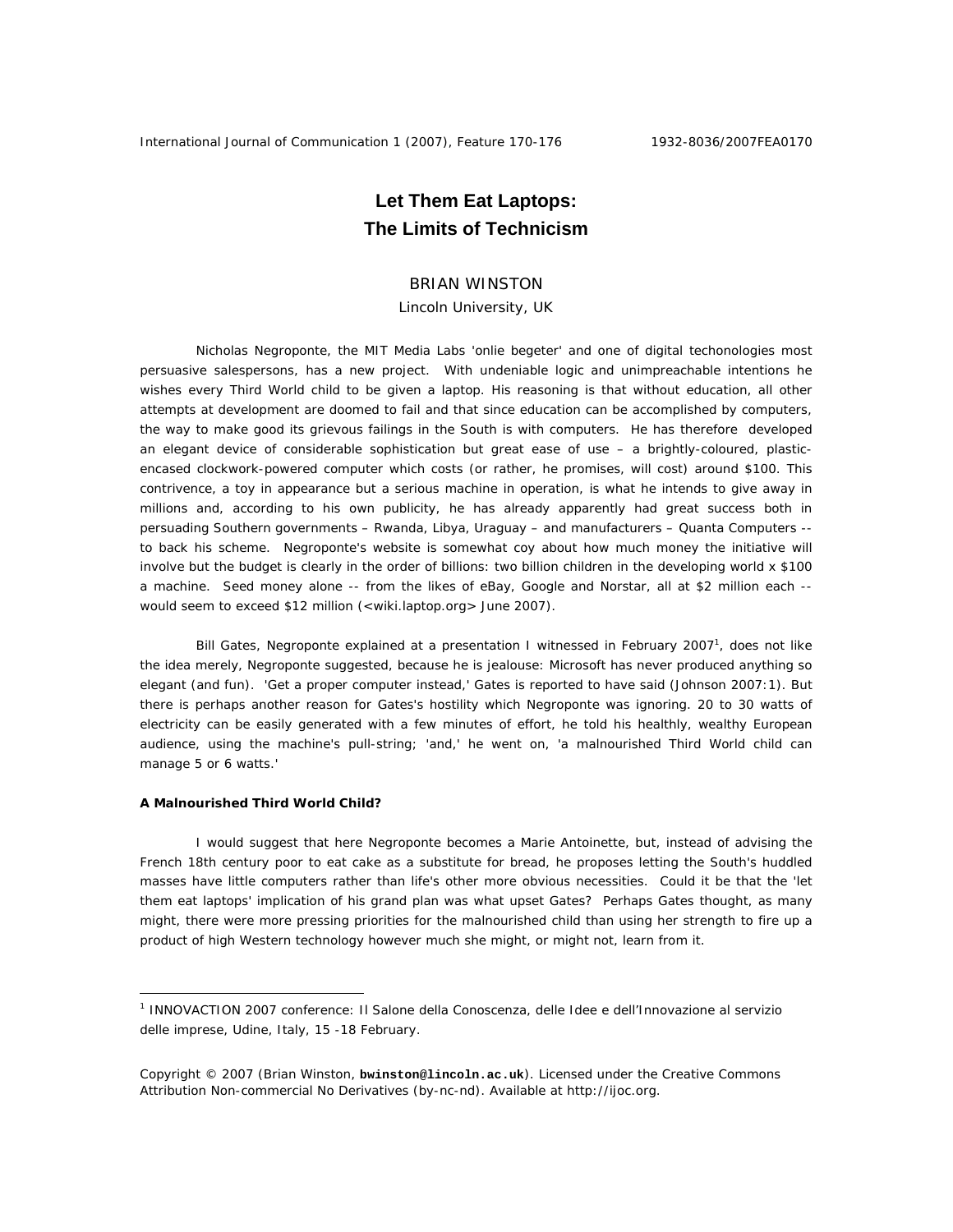I raise this not as a matter of debate around the issue of appropriate Third World technology, although that is obviously a serious concern, but rather as an extreme example of technicist hyperbole. Technological determinism, or technicism or diffusion theory (Rogers 1962), assumes, in the words of Raymond Williams (a hostile observor of the phenomenon) that: 'a new technology -- a printing press or a communications satellite – "emerges" from technical study and experiment. It then changes the society or the sector into which it has emerged' (Williams 1989, 2007:120). This vision of the nature of technology 'is an immensely powerful and now largely orthodox view of the nature of social change. New technologies are discovered by an essentially internal process of research and development, which then sets the conditions of social change and progress' (Williams 1974:13). It is this frame that underpins Negroponte's 'One Laptop Per Child' scheme. Within a general unexamined assumption as to technology's overall irresistible effectiveness, Negroponte further presupposes that in education, machines can substitute for traditional teaching methods.

There is a history here of which he, and most, would appear to be unaware. Every new communication device has been hailed in these terms –-- a revolutionary educational tool, transforming (or indeed, as potentially in this case even removing) the need for schools and schoolteachers. For Johann Creiling, lecturing at Tübingen University in 1702, it was the magic lantern that was going to revolutionise face-to-face teaching (Eder 1978). Three centuries later, for Negroponte, it is a plastic clockwork computer. This is not to say that the computer has no more educational capacity than does a magic lantern. Obviously it does; but Negroponte is ignoring how teaching actually happens just as Creiling did and he therefore, like Creiling, hyperbolises the effectiveness of the machine. The result is that, like Creiling's, his claims are overstated and the outcomes, as is already becoming manifest, are likely not to be as he prophesies. For him, apparently, the machine will *of itself* overcome poverty, war and pestilence in the South because those who use it, however malnourished, will be educated enough to avoid these perils. This is not, though, self-evidently the case.

Negroponte's is the essence of the technicist vision. But like all monocausal views – a crude Marxist economic determinism, say – technicism is inadequate as a way of explaining the world. And, because of its inherent inability to do so, the social effects it envisages are as often as not wildly at odds with what actually occurs. This is not to say that technology is not an immensely powerful social force. It is merely to point out that it is just one such force in the social sphere and thereby to deny it an overarching *determining* social role. So, a clockwork computer and teachers and classrooms and clean water and drugs and peace, etc., etc. might well achieve Negroponte's laudable goals but the one machine alone will not. And the billions he proposes spending on it might well be better used in more direct ways.

The view of technological developments underlying Negroponte's scheme and his rhetoric is therefore of considerable moment. Technicism is no abstract mode of thought, no mere body of words without effects in the world. It is an intellectual construct with, like Marxism or religious belief, salient consequences.

Technicism's gravest problem is that it is disempowering. As Raymond Williams put it: '"We" adapt to it, because it is the new modern way' (1989:120). In effect, supposedly, we have no choice. At a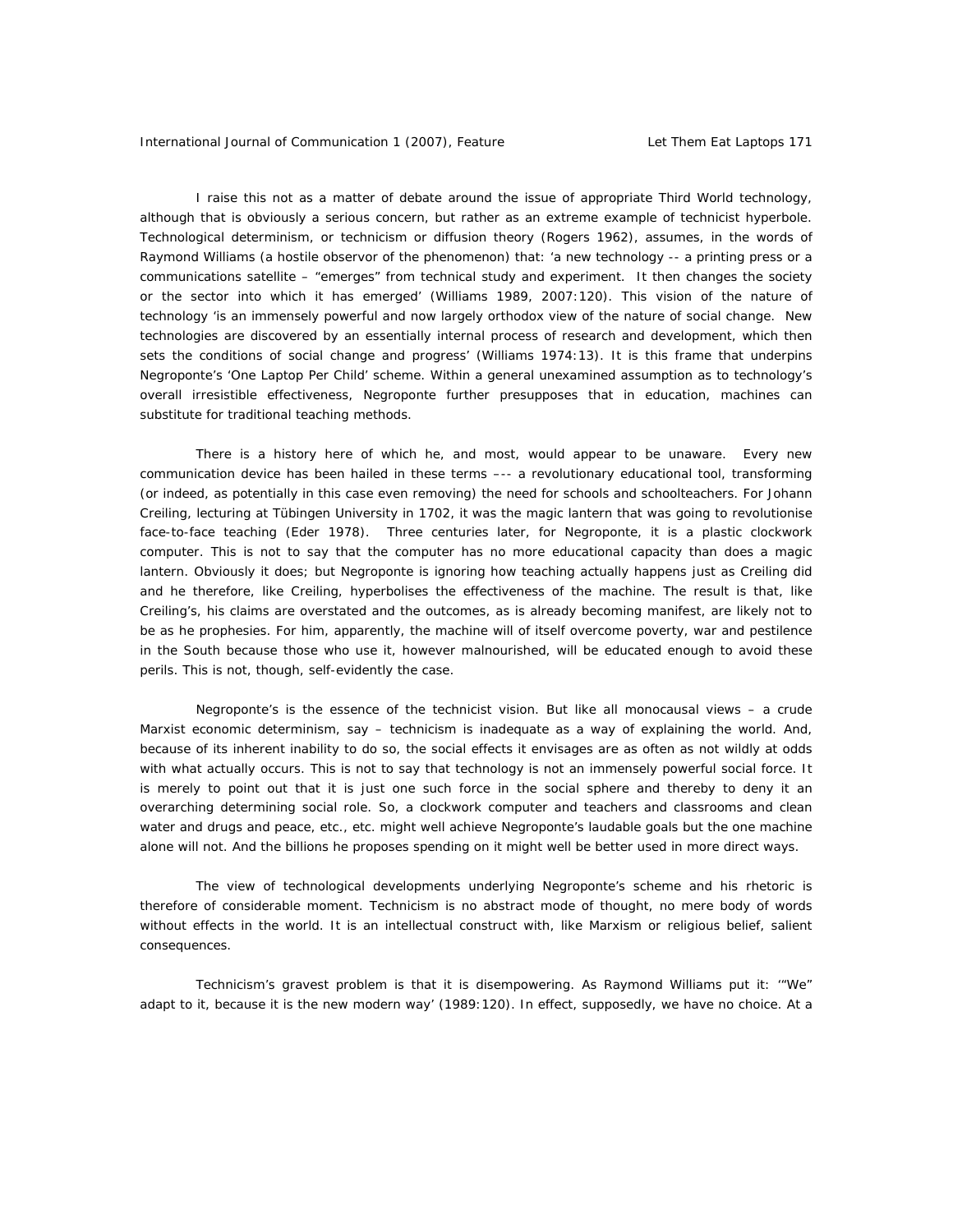most basic level, for example, technicism offers a justification for late capital's consumerist drive. "We" cannot help ourselves when faced with a new technology but are forced in some way to adopt it.

And the "we," it can be noted, includes those selling the technology as well as those buying it. Apparently these sellers, in our case the global media conglomerates, can no more influence the communications industries than we can curb our consumerist instincts. Instead of explaining their actions with (again, supposedly) outmoded concepts such as the concentration of capital, technicism understands these moguls to be the victims of 'convergence.' (This is not, of course, convergence in its prime -- albeit naïve -- technical sense that digitising pulse-code modulation renders signals, whether from microphone, camera or mouse, more or less identical electronically speaking; although it can be said, given human eyes continue to see and ears to hear, that how the visual and aural signals are encoded before reaching them is really not that significant.)

The conglomerates' oppressive, as it were, convergence arises from a secondary sense that technically similar infrastructural elements, such as PCM, force concentrated multi-media commercial structures into being. By this account, a Rupert Murdoch then, is not engaged in a search for world media domination for reasons of profit or even personal aggrandizement: he is merely in technology's grip. As one British politician put it: 'Technological changes are *driving* different sectors of the industry - newspapers, television, telephony, video, computers, cable and satellite -- closer together.' Of course, there are no necessary reasons whereby even identical technological means require single formations of capital; but for the technicist the technologies are the determining factor so this observation is unexamined.

More than just communications are at stake here. Twelve years ago, to take a random example, the then President of France, Francoise Mitterand, was articulating this received and unexamined contention in all embracing terms: 'Science and technology are going to develop forcing humans to conceive of a different society.' We were (and are) being asked by our leaders and the technicists who have their ear to see technology as, in some sense, an external force determining the social sphere even as, for example, we are also being called upon by these same politicians to deem actions conditioned by irrational ancient religious beliefs as the chief challenge confronting the West. And that is the essence of technicism's dangers. It becomes a shill for late capital and its monocausality fails to take cognizance of social realities such as the malnourished children of the Third World.

The roots of this failure of analysis lie in its way with history. Technicist accounts are history written by amnesiacs and, because they largely disregard the significances of social sphere, they comprehensively fail to explain why technologies appear when they do and for what purposes. Here, at random, is the conventional story of one such technology – and story it indeed is – taken from a recent textbook:

'The basic principles of photography were described in a paper given in 1802 by the Englishman Thomas Wedgwood. Another Englishman, Henry Fox Talbot, invented the negative process in 1839 and was awarded a patent in 1841. The first photograph of a scene of nature was made in 1826 using the camera obscura invented in France by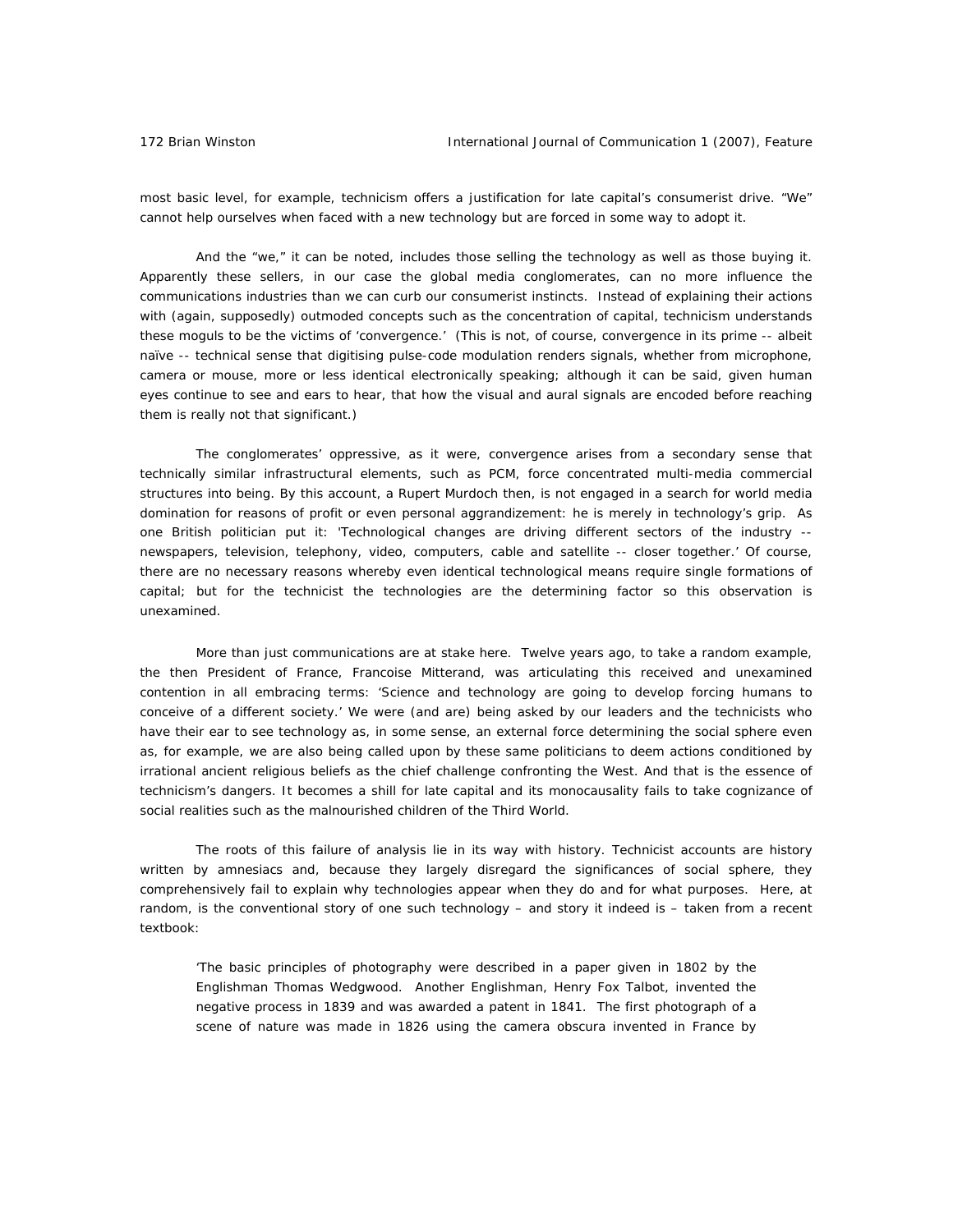Joseph Nicéphone Niépce. Metal plates coated with silver idodine were first used by another Frenchman, Louis-Jaque-Mande Daguerre. Celluloid film was introduced in 1888 by George Eastman in the United States. Color film was invented by Leopald D. Mannes and Leopold Godowsky, and was first marketed in 1935 by the Eastman Kodak Company' (Noll 2007:40).

It is not that this parade of dead white males (of whom we need know, it seems, nothing more than their nationality) is wrong – although it is in error in a number of particulars; rather, it does not explain why this somewhat confused chronology took place. The implication is clear: these events, these 'inventions,' happen when they happen because that is when the technology becomes available in some way and individual genius realises this. But, for example, could Wedgwood have given his paper before 1802? Indeed he could, given that the *recorded* investigation of the effects of sunlight on silver oxides, the science at the heart of making a photograph, dates from half a century earlier. Why then 1802?

And why 1826? The *camera obscura* was not 'invented' by Niépce, neither the box itself (which was a 16<sup>th</sup> century device which possibly existed some centuries earlier as it is derived from Arab astronomical practice of the  $9<sup>th</sup>$  century at the latest); nor the lens (early medieval period at the latest); nor the plate (*vide* Wedgwood who not only wrote about but actually used silver nitrate, never mind the general observation of the darkening or bleaching properties of light on certain metals and fabrics which had been known for millennia). Celluloid had been developed decades before 1888 and George Eastman entered a well-established field of business activity (actually in 1884, but let that be). And colour film, in a practical marketable form, dates from 1907 with a number of late  $19<sup>th</sup>$  century precursors. Mannes and Godowsky produced the first successful 'tripack' which was certainly the most viable method, but other systems were in existence and continued to be marketed for some time after – Technicolor for example (Winston 1996:39-57).

The problem is not the errors, for even if a full and accurate history of the great men were inscribed we still would be none the wiser as to why things happened when they did exactly because, in fact, they did not occur when scientific understanding was to hand. The reasons for the rising interest in reprographic systems at the outset of the 19<sup>th</sup> century are entirely due to the emergence of the middle class and the beginnings of the establishment of a necessarily literate urban proletariat. It is, primarily, a middle-class appetite for images to hang on their walls, illustrations for their books and cheap portraits of themselves which 'invents' photography. The great men, who curiously all (and always) emerge at about the same time, do so less curiously because they are responding to general social forces around them.

In this way it is not the Lumières, Edison, Prince, Arnott, Fox-Talbot, Dickson and co who 'invent' the cinema in 1895 – it is the vaudeville theatre's audience who do so. One million tickets for popular theatrical entertainment were being sold a week in the United States alone. The term 'show business' (as opposed to 'shows') appears in print for the first time. The economic and social drivers demanded the mechanisation of entertainment and this produced in these years the cinema (and, it can be added, the phonograph, radio and the rest). It is in the social sphere, not the technological, we can find an answer the question posed by the critic Andre Bazin of cinematography – 'why 1895?'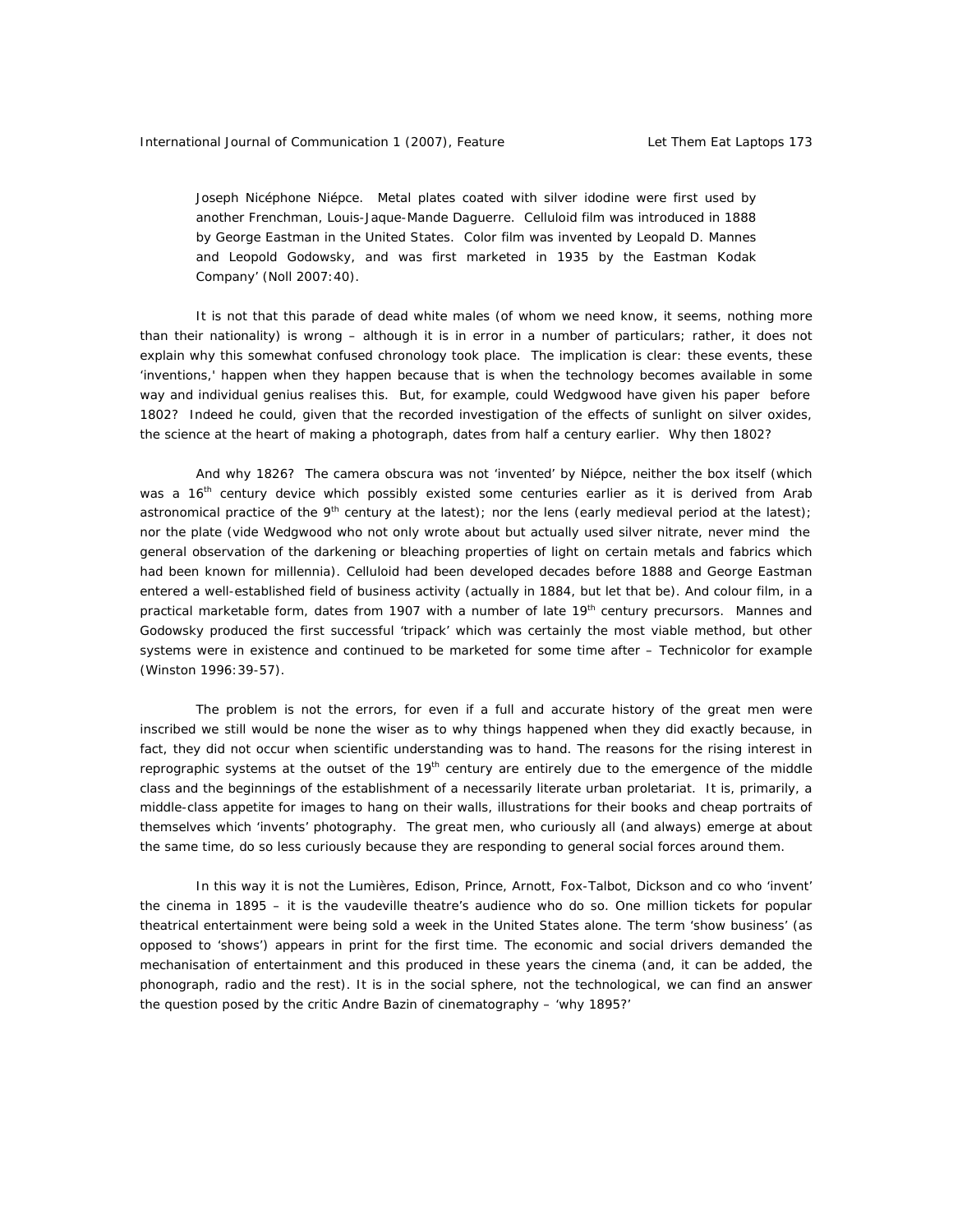This is not just a phenomenon of the 19<sup>th</sup> century. The first digital device operated in the French Labs of an American telephone company in 1938. The man who 'invented' this as part of telephone exchange was Alan Reeves (an Englishman as it happened). But the science he was using, the formulae establishing necessary sampling rates dates back to the 1920s. And the concept of the binary can be traced back centuries earlier. The first digital audio recorder, 'in the metal' as the engineers say, was brought to market in 1971. Technological advance alone will not account for these delays since the bases for the technology were already to hand – with  $20<sup>th</sup>$  century technologies as much as with 19<sup>th</sup> ones.

The tendency to ahistoricism is well illustrated by the current insistence on a 'digital revolution' in general. The digital devices, including the computer, that were to suffuse the market in the last quarter of the 20<sup>th</sup> century relied on solid state electronics which were not 'invented' (as is commonly believed) at the Bell Labs in 1948 but go back to experiments with semi-conductors in 1879. Cats' whiskers radios were the first solid-state technology to be widely diffused from the 1920s on (Winston 1998:208 et seq.). This is why one can claim that all too often technicist accounts, insofar as they are necessarily historical – else how can 'revolutionary' impact, for example, be established – tend to be histories written by amnesiacs.

Puzzled by the lack of innovation in a basic sense at the time of the Industrial Revolution --- after all the power of steam had been known in antiquity – the *Annaliste* historian Fernand Braudel conceived of technology as existing in a social context where it is subjected to both pull and push: 'First the accelerator, then the brake: the history of technology seems to consist of both processes, sometimes in quick succession: it propels human life onward, gradually reaches new forms of equilibrium on higher levels than in the past, only to remain there for a long time, since technology often stagnates, or advances only imperceptibly between one 'revolution' or innovation and another' (1979:430). Braudel's vision lies at the heart of a totally different approach to the issue of technological determinism. The *Annaliste* historians do not conceive of technology developing outside of the social sphere. For them it is not something to which '"we" adapt'; it is the product of what might be called 'supervening social necessities' (Braudel's accelerators) and forces containing potential technologically-based social disruption, a process that might be called 'the suppression of radical potential' (Braudel's brakes) (Winston 1998:3- 15).

In the specific area of media technological history there has been a move over recent decades toward this view as a second less popularly understood approach that, in essence, denies technology as the main driver of social change. Instead, society is conceived of as the major factor determining the technological agenda and conditioning the diffusion of the technologies it produces. This 'social shaping of technology' – SST for short –puts the technologist into a broader social sphere where he or she, far from imposing the outcomes of their genius on us, is, as much as we are, the prisoner of social forces.

SST as a concept emerges from the work of the *Annaliste* school (which pre-dates Braudel). *Annales d'histoire economique et sociale*, the journal, was founded in 1929 by Marc Bloch and others. Typifying the breakthrough these historians achieved is Bloch's classic essay on the diffusion of the watermill in Medieval Europe. It says little about the technical knowledge leading to its development but concentrates on charges in feudal relations to explain its spread (Bloch 1935, 1967: 136-138). According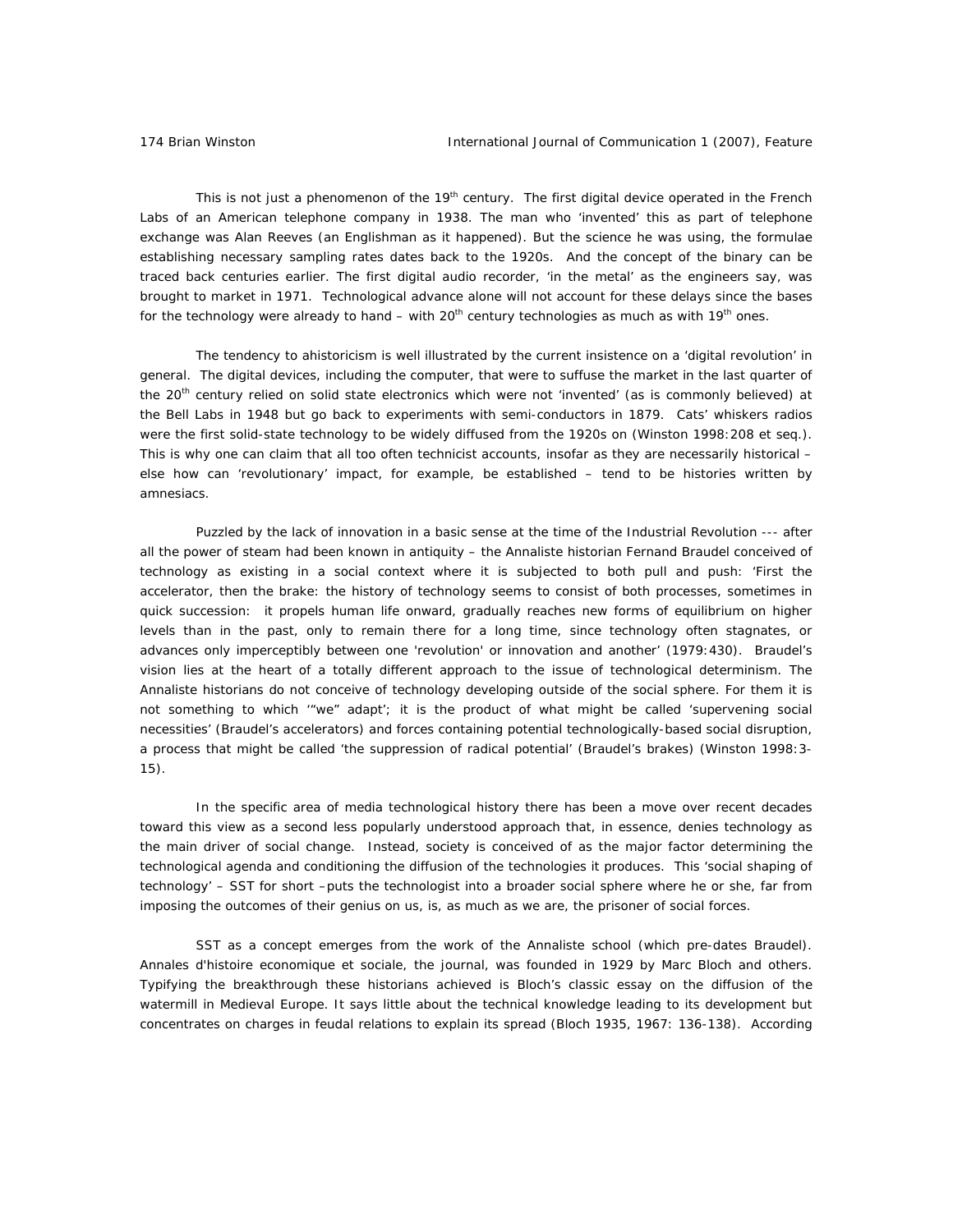to SST, then, the technological agenda is primarily determined by social needs and the successful diffusion of any given technology depends on its social acceptability, its 'fit' (as it were).

SST has been making some progress. Under the impact of the dot.com fiasco of the late 1990s, even resolute technicsts can be seen to acknowledge that social forces other than technology might be in play. Facts intervene and not all technicists are like the Bourbon kings of whom it was said that they forget nothing and learned nothing. Even in the midst of accounts which retain their essential technological monocasuality, one can now find current hyperbole being characterized as 'a new wave of overpromotion and hype' which is 'again beginning to swell.' Now, obviously since it has not happened, convergence of computers and telecommunications with hyperbolic consequence was merely a '*supposed* coming together' (Noll 2007: 151, 136 *emphasis added*).

But there are limits to this growing understanding. Technicsts all too often display some of the characteristics of those Evangelicals who confidently predicted the Second Coming of Christ on 22 October 1844 and, when this did not happen, just recalculated.

Nicolas Negroponte, though, is not even yet in the recalculation business. He remains a true a believer although thus far all his highmindedness has achieved is to spot a new Western market. The children of the South no more have his computer than they have adequate shelter, clean water, health care or peace. But in the First World the possibilities of a really cheap laptop are now being actively explored. Computer manufacturers, ignoring Negroponte's purposes, see merely a rival device which of itself questions their profit margins. Negroponte is infuriated with Intel, for example, which is now marketing *Classmate*, a small laptop with much the same specifications as his at \$285. They think they can get theirs down to under \$200. Negroponte has said, 'Intel should be ashamed of itself' (Johnson 2007:1). Others might think that cheap full service laptops are overdue and thank him for opening up the market.

This row, of course, socially 'fits'; it is the way the First World's economic system works. It is the social sphere (in which the technological is but one of many forces) where the fate of entities like Intel or the One Laptop Per Child not-profit organisation is determined. Negroponte, faced with this reality, is attempting to water-down the essential technicism of his plan: 'It's an education project,' he now claims, 'not a laptop project.' But a 'laptop project,' as Intel and others clearly understand is what it is. Negroponte's vision, narrowed by his belief in the machine, is producing not the social amelioration he so confidently predicted but cheaper computers for privileged Westerners. One Laptop Per Child is rapidly becoming a classic example of the limitations of technological determinism, essentially because as a technicist, Negroponte ignored essential social realities in his initial vision. These are now returning to haunt him.

Meanwhile, the malnourished Third World child, to the surprise of the technicist perhaps but not to those who put societal forces first, will, laptop-less, have to starve a little longer.